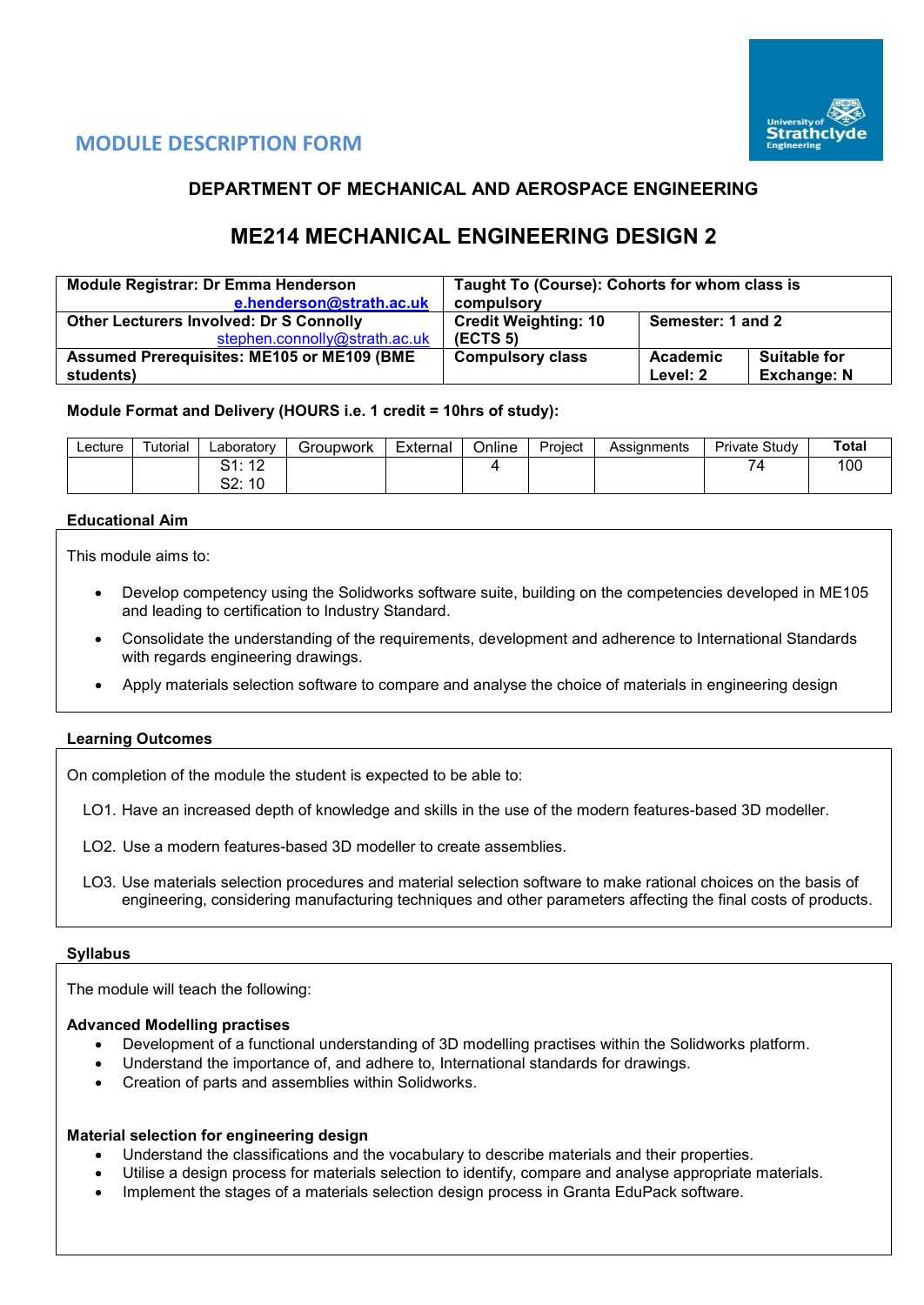## **Assessment of Learning Outcomes**

## **Criteria**

For each of the Module Learning Outcomes the following criteria will be used to make judgements on student learning:

LO1

- C1 Develop a modelling strategy and Design Intent to create appropriate models suitable for utilisation in engineering drawings.
- C2 Have sufficient functional knowledge of the programme as demonstrated with industry recognised certification.

C3 Demonstrate sound engineering judgement and effective communication skills.

 $LO2$ 

C1 Develop a modelling strategy (highlighting assumptions) and select appropriate idealisations which are compatible with the objectives of the animation being undertaken.

C2 Demonstrate sound engineering judgement and effective communication skills.

LO3

C1: Identify the material properties associated with specific mechanical or environmental conditions

C2: Examine existing parts or interpret a design brief to relate material properties to prescribed operating conditions

C3: Apply the stages of the material selection process for a new or existing part to reveal candidate materials C4: Use materials selection software to manipulate a library of materials, graphically analyse and communicate the

material selection process

C5: Analyse and contrast candidate material choices in a real world case study

C6: Recommend materials for a design problem with additional consideration of processing, sustainability, and other parameters affecting final costs of products

The standards set for each criterion per Module Learning Outcome to achieve a pass grade are indicated on the assessment sheet for all assessment.

### **Principles of Assessment and Feedback**

*(within Assessment and Feedback Policy at: <https://www.strath.ac.uk/professionalservices/staff/policies/academic/> )*

### Advanced Modelling Practices:

This course works in a 'Lectorial' format, using short 'teaching' bursts interspersed with assisted lab based tutorials/clinics (on campus or online). This gives the students an opportunity to learn the software by working through weekly exercises and assignments with the support of experienced lab tutors. Students are encouraged to work in small groups either in person or virtually through forums to understand and solve basic engineering problems, allowing feedback both from other students and staff and the ability to learn from the mistakes and successes of others.

There are timetabled support sessions (on campus or virtually) where students have ample opportunity for feedback on progression. Students can also ask for feedback between sessions on the class forums.

The significant laboratory content also provides students with the opportunity to develop and practice the required competences before summative assessment takes place.

Students are encouraged to provide feedback to module staff through weekly feedback forms. Additional support materials are developed throughout the module to improve students' understanding.

Staff involved in this subject reflect on the module delivery each year and share their own experiences with a view to updating the module and improvement of the student learning experience.

#### Materials Selection

The lecture content for this part of the module uses a flipped classroom approach. The class content is taught through short online lectures watched by students prior to tutorials. The scheduled tutorials are used to provide demonstrations of solving materials selection problems and hands-on experience of Granta EduPack materials selection software. They provide further opportunity for students to give and receive informal feedback and ask questions about lecture content, tutorials, and coursework.

Additional formative feedback is enabled and encouraged through students' participation in ungraded myplace quizzes.

A coursework is used to assess each student's learning of this module component. Formal feedback is given by way of the return of marks and additional comments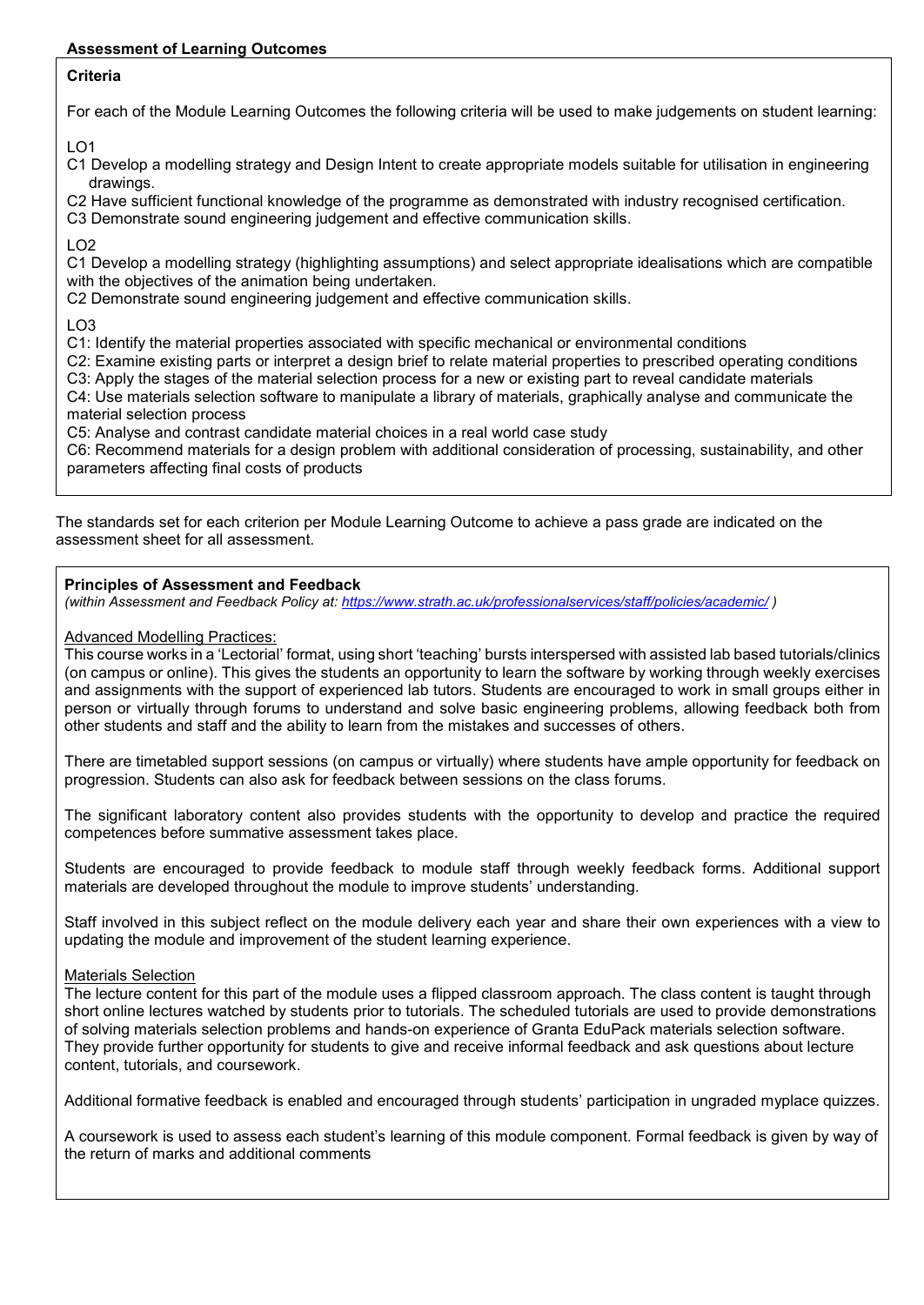#### **Assessment Method(s) Including Percentage Breakdown and Duration of Exams** *(individual weightings)*

|            |          | <b>Examination</b> |           | <b>Coursework</b>                                 |           |               | <b>Practical</b> | <b>Project</b> |                  |  |
|------------|----------|--------------------|-----------|---------------------------------------------------|-----------|---------------|------------------|----------------|------------------|--|
| Number     | Month(s) | <b>Duration</b>    | Weighting | Number                                            | Weighting | <b>Number</b> | Weighting        | Number         | <b>Weighting</b> |  |
|            | Mav      | 3 hours            | 70%       | <b>EduPack</b><br>Myplace<br>submission<br>(sem2) | 30%       |               |                  |                |                  |  |
| * LO1, LO2 |          |                    | $*$ LO3   |                                                   |           |               |                  |                |                  |  |

*\* L/Os: Indicate which Learning Outcomes (L01, L02, etc) are to be assessed by exam/coursework/practical/project as required.*

#### **Coursework / Submissions deadlines (***academic weeks***):**

EduPack coursework, semester 2, week 5

#### **Resit Assessment Procedures:**

2 hour examination in August diet.

#### **PLEASE NOTE:**

**Students must gain a summative mark of 40% to pass the module. Students who fail the module at the first attempt will be re-assessed during the August diet. This re-assessment will consist entirely of examination. No marks from any previous attempts will be transferred to a new resit attempt.**

#### **Recommended Reading**

**\*\*\*Purchase recommended \*\*Highly recommended reading \*For reference**

\*\* Materials Selection in Mechanical Design, 4<sup>th</sup> Ed, Michael Ashby, Butterworth-Heinemann, ISBN-10: 1856176630, 2010.

\* Official Guide to Certified SOLIDWORKS Associate Exams: CSWA, CSWA-SD, CSWSA-FEA, CSWA-AM, SDC Publications, ISBN: 978-1-63057-232-7, 2018.

#### **Additional Student Feedback**

| Date            | <b>ime</b>                        | Room No                              |
|-----------------|-----------------------------------|--------------------------------------|
| Weekly tutorial | TBC- class split<br>between labs. | Check timetable webpages for details |

Assessment of this class is by an Examination during  $2^{nd}$  semester exam diet (70%) and through a materials selection coursework (30%).

Informal feedback will be given on the tutorial based assignment during lab time. Due to the nature of the certified examinations, specific feedback on questions will not be available however lecturing staff will discuss general results as far as is possible and be happy to provide discussion and feedback on the tests per any queries the students have.

Students will receive continuous formative feedback through the weekly tutorial sessions and should make full use of these opportunities.

Session: 2021/22

#### **Approved:**

**Course Director Signature: Stuart Grey (Outgoing Undergraduate Course Director)**

#### **Date of Last Modifications: September 13, 2021**

(Updated July 2021)